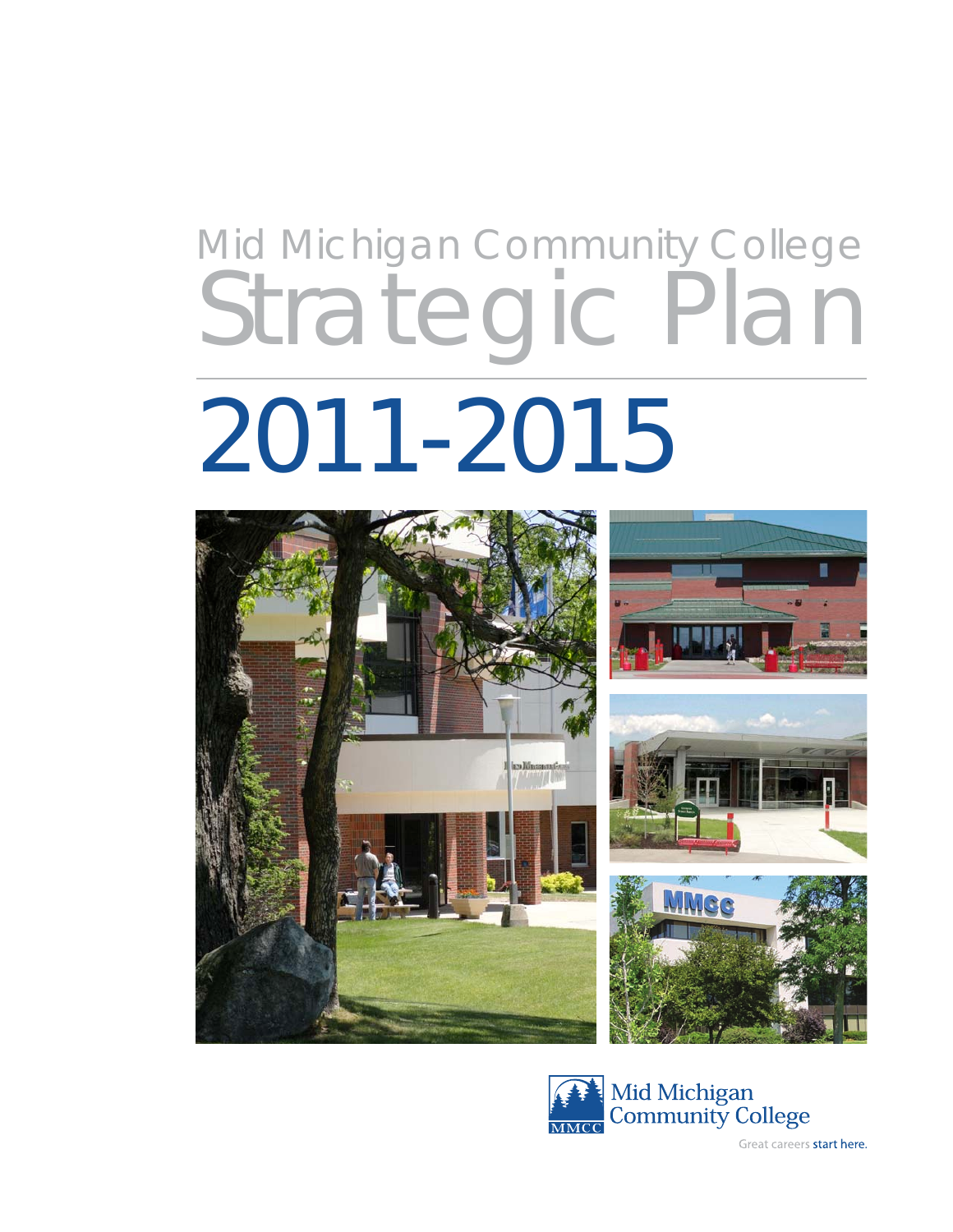## The Foundations of

## **Strategic Planning**

Anything built to last must have a solid foundation. This strategic plan was built on the principles, concepts, and visions that have been well established over the years and have become a part of the Mid Michigan Community College culture. We drew from the college's mission and vision statements, prior strategic plans, and key policies to outline those artifacts from our past that influence our actions today. These long standing elements provide a foundation upon which to build a plan for our future.

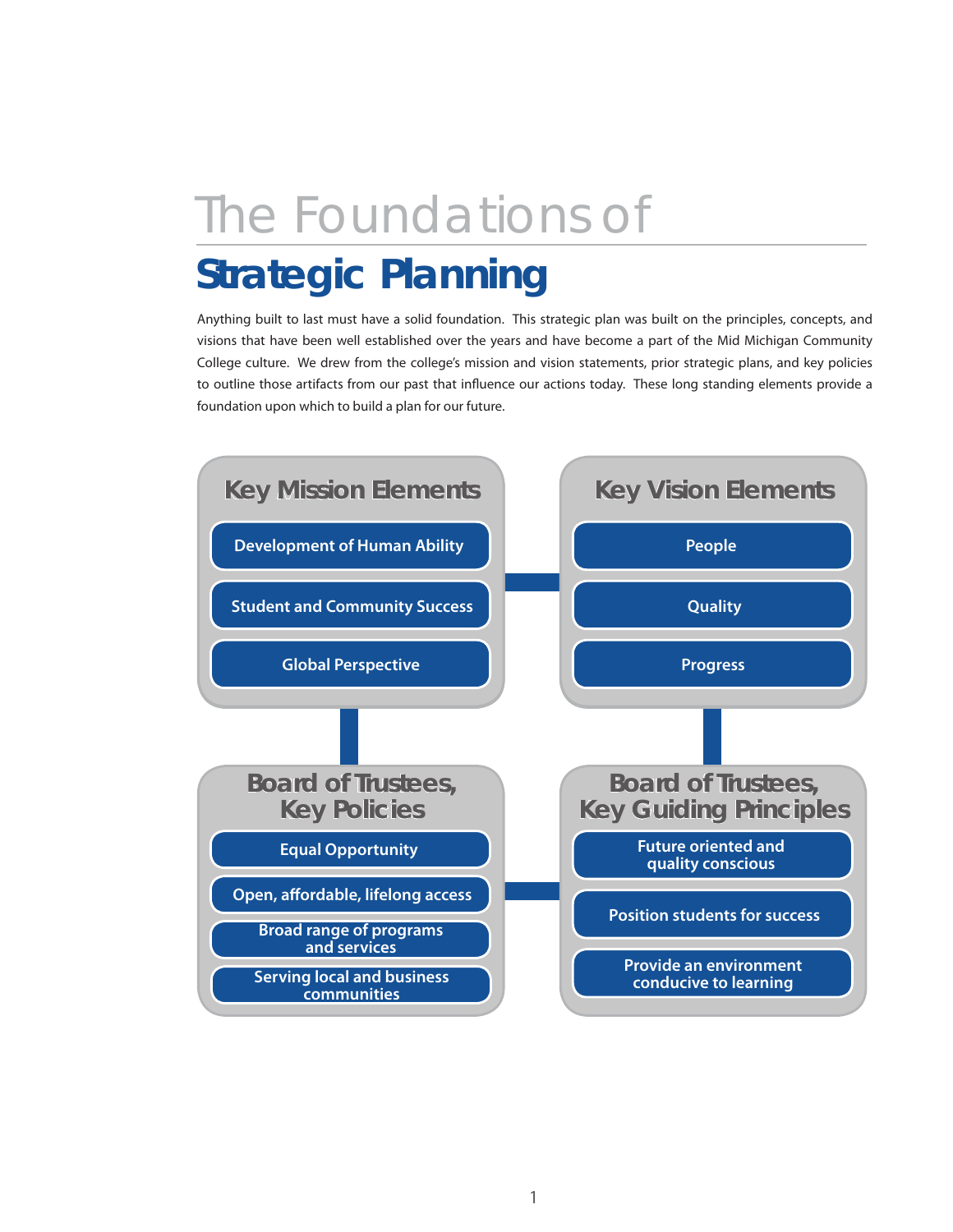## Environmental

### **Key Elements**

Like our last strategic plan, this plan was developed using input from all stakeholder groups. Harnessing the feedback from students, staff, and community members, we started with an expansive examination of our Strengths, Weaknesses, Opportunities, and Threats. Recognizing that a strategic plan should push an organization to grow, we then asked those same stakeholders to recommend strategies for how the college might improve its operations and services. Their suggestions for our "future state" proved invaluable as we determined the objectives and strategies outlined in this plan.

| <b>Enduring Goal #1 - Enabling Student Success</b>                        |                                                                                                                                                                                                                                                                                                      |
|---------------------------------------------------------------------------|------------------------------------------------------------------------------------------------------------------------------------------------------------------------------------------------------------------------------------------------------------------------------------------------------|
| <b>Strategic Assumptions</b><br>Michigan Community College<br>Association | • Increasing calls for accountability regarding student success<br>• Redefinition of credentialing<br>• Long-term, community colleges will be operating in a declining<br>enrollment environment                                                                                                     |
| <b>Stakeholder Input:</b><br><b>SWOT Analysis</b>                         | Strengths: MMCC<br>• Focuses on students<br>• Provides accessibility<br>• Is flexible and responsive<br>• Prepares graduates well                                                                                                                                                                    |
|                                                                           | Weaknesses: MMCC<br>• Limits scope, locations and amenities<br>• Has the challenges of a commuter campus<br>• Has staffing issues<br>• Needs to improve communication                                                                                                                                |
|                                                                           | <b>Opportunities: MMCC can</b><br>• Refresh and expand programming<br>• Transition students more effectively based on goals<br>• Capitalize on student focus                                                                                                                                         |
|                                                                           | Threats: MMCC must<br>• Manage growth effectively<br>• Constantly improve to maintain overall quality<br>• Be responsive to customers                                                                                                                                                                |
| <b>Stakeholder Suggested</b><br><b>Strategies</b>                         | • Help students overcome barriers<br>• Help students integrate into their learning environment<br>• Concentrate on first-generation, underprepared students<br>• Help students attain personal goals<br>• Address student college and life barriers<br>• Streamline all processes impacting students |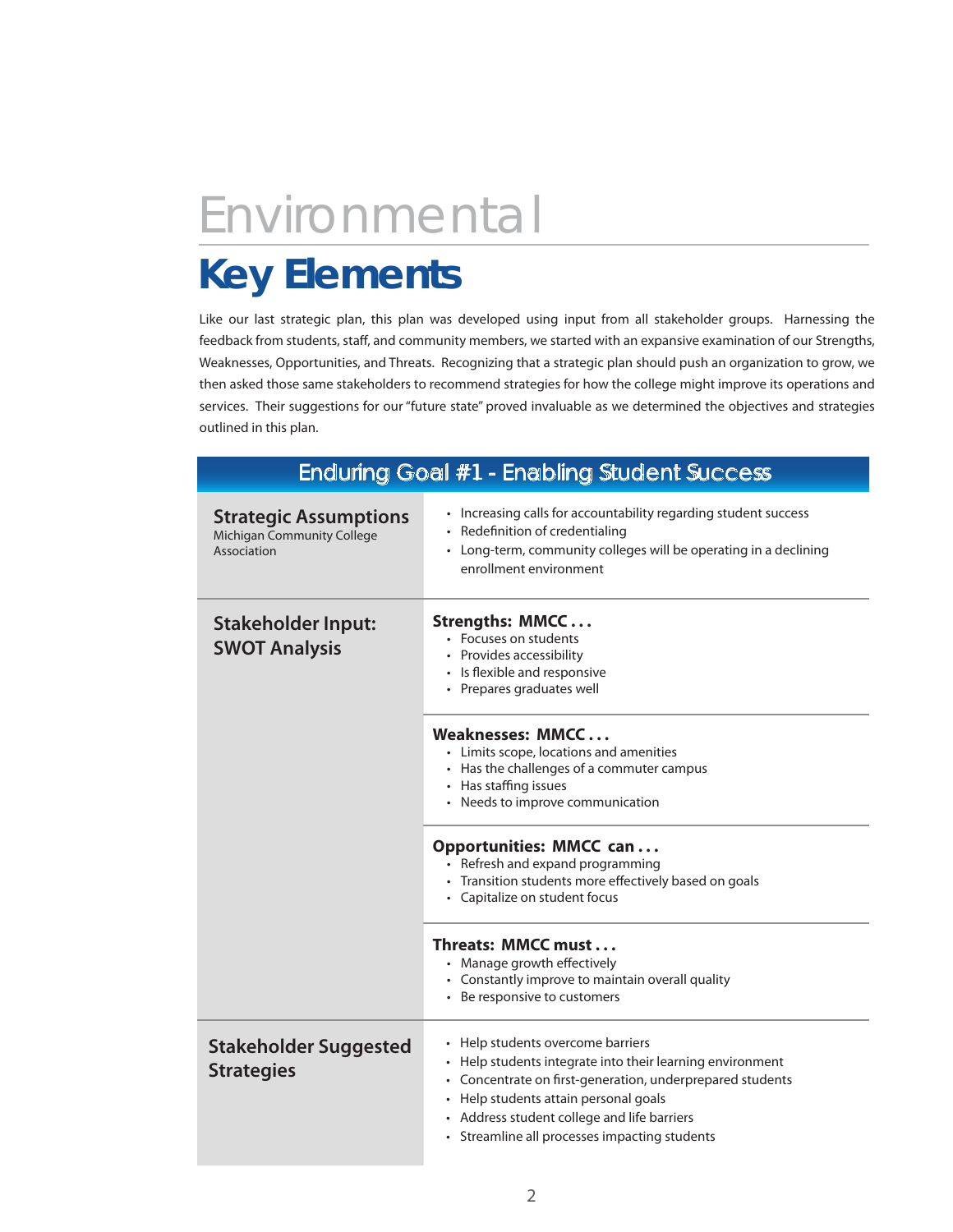### Environmental **Key Elements**

|                                                                                  | <b>Enduring Goal #2 - Enhancing Employee Success</b>                                                                                                                                                                                                                                                                                                                                                                            |
|----------------------------------------------------------------------------------|---------------------------------------------------------------------------------------------------------------------------------------------------------------------------------------------------------------------------------------------------------------------------------------------------------------------------------------------------------------------------------------------------------------------------------|
| <b>Strategic Assumptions</b><br><b>Michigan Community College</b><br>Association | Increasing legislative and regulatory threats to institutions and local control                                                                                                                                                                                                                                                                                                                                                 |
| <b>Stakeholder Input:</b><br><b>SWOT Analysis</b>                                | Strengths: MMCC<br>• Has a workforce that is adaptable, dedicated, and talented<br>• Is responsive to the needs of multiple stakeholders                                                                                                                                                                                                                                                                                        |
|                                                                                  | Weaknesses: MMCC<br>• Has staffing issues, including being overly dependent on part-time<br>employees<br>• Internal communications need to be improved                                                                                                                                                                                                                                                                          |
|                                                                                  | <b>Opportunities: MMCC can</b><br>• Take intentional steps to create a climate of respect and trust<br>• Provide meaningful feedback on employee performance<br>• Create ways for employees to interact cross-departmentally and share<br>best practices<br>• Build on the use of technology to streamline work and reduce<br>redundancy                                                                                        |
|                                                                                  | Threats: MMCC must<br>• Manage rapid growth and implement continuous quality improvement<br>• Recruit and retain qualified, talented employees who will seek to<br>appreciate and to enhance the MMCC culture                                                                                                                                                                                                                   |
| <b>Stakeholder Suggested</b><br><b>Strategies</b>                                | • Create a culture of trust and respect<br>• Develop a community of shared expectations and best practices<br>• Create formal communication strategies<br>• Develop more consistent employee recognition systems<br>• Improve adjunct and part-time orientation, training, and rewards<br>strategies<br>• Ensure employee accountability<br>• Provide more effective training and professional development for all<br>employees |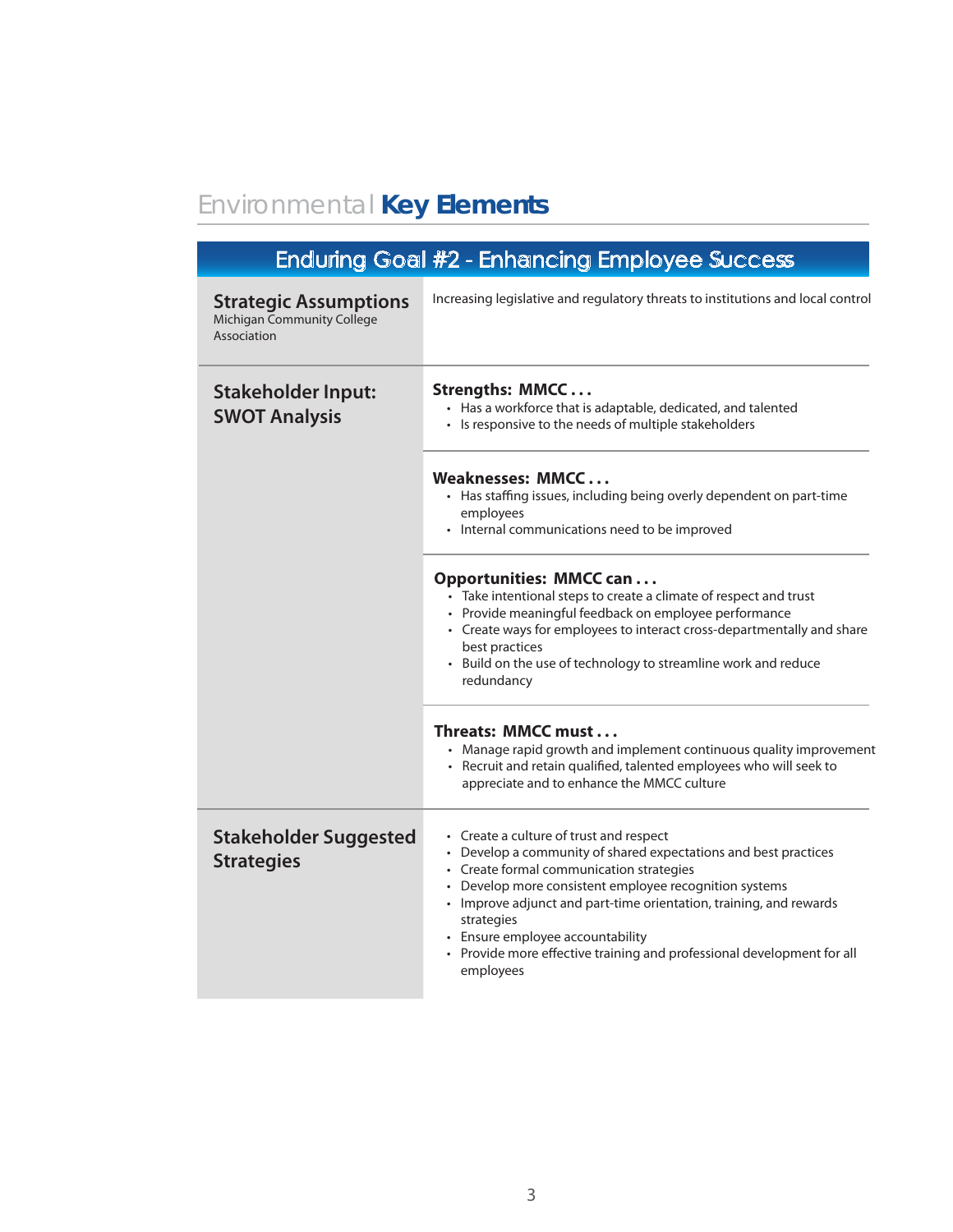### Environmental **Key Elements**

| Enduring Goal #3 - Engaging the Community                                 |                                                                                                                                                                                                                                                                                                                                                     |  |
|---------------------------------------------------------------------------|-----------------------------------------------------------------------------------------------------------------------------------------------------------------------------------------------------------------------------------------------------------------------------------------------------------------------------------------------------|--|
| <b>Strategic Assumptions</b><br>Michigan Community College<br>Association | • The public compact in support of higher education is under question<br>• The sustainability of the comprehensive mission is under question<br>• Community colleges will be asked to significantly align and integrate<br>with other educational entities<br>• Community colleges will play a bigger role in economic and workforce<br>development |  |
| <b>Stakeholder Input:</b><br><b>SWOT Analysis</b>                         | Strengths: MMCC<br>• Is flexible and responsive to multiple stakeholders<br>• Develops effective partnerships                                                                                                                                                                                                                                       |  |
|                                                                           | Weaknesses: MMCC<br>• Shares with other community colleges a lack of prestige and<br>misperceptions about quality and/or transferability<br>• Has staffing issues<br>• Needs to improve external communication                                                                                                                                      |  |
|                                                                           | <b>Opportunities: MMCC can</b><br>• Refresh and expand programming<br>• Develop more creative marketing strategies using multiple<br>technologies<br>• Transition students more effectively to senior institutions or the<br>workplace                                                                                                              |  |
|                                                                           | Threats: MMCC must<br>• Be responsive to partners and changes in the external environment<br>• Be active in opposing threats to local control                                                                                                                                                                                                       |  |
| <b>Stakeholder Suggested</b><br><b>Strategies</b>                         | • Develop more robust marketing<br>• Develop intentional interaction with communities<br>Use data to ensure stakeholder demand is being addressed<br>• Develop centers of excellence                                                                                                                                                                |  |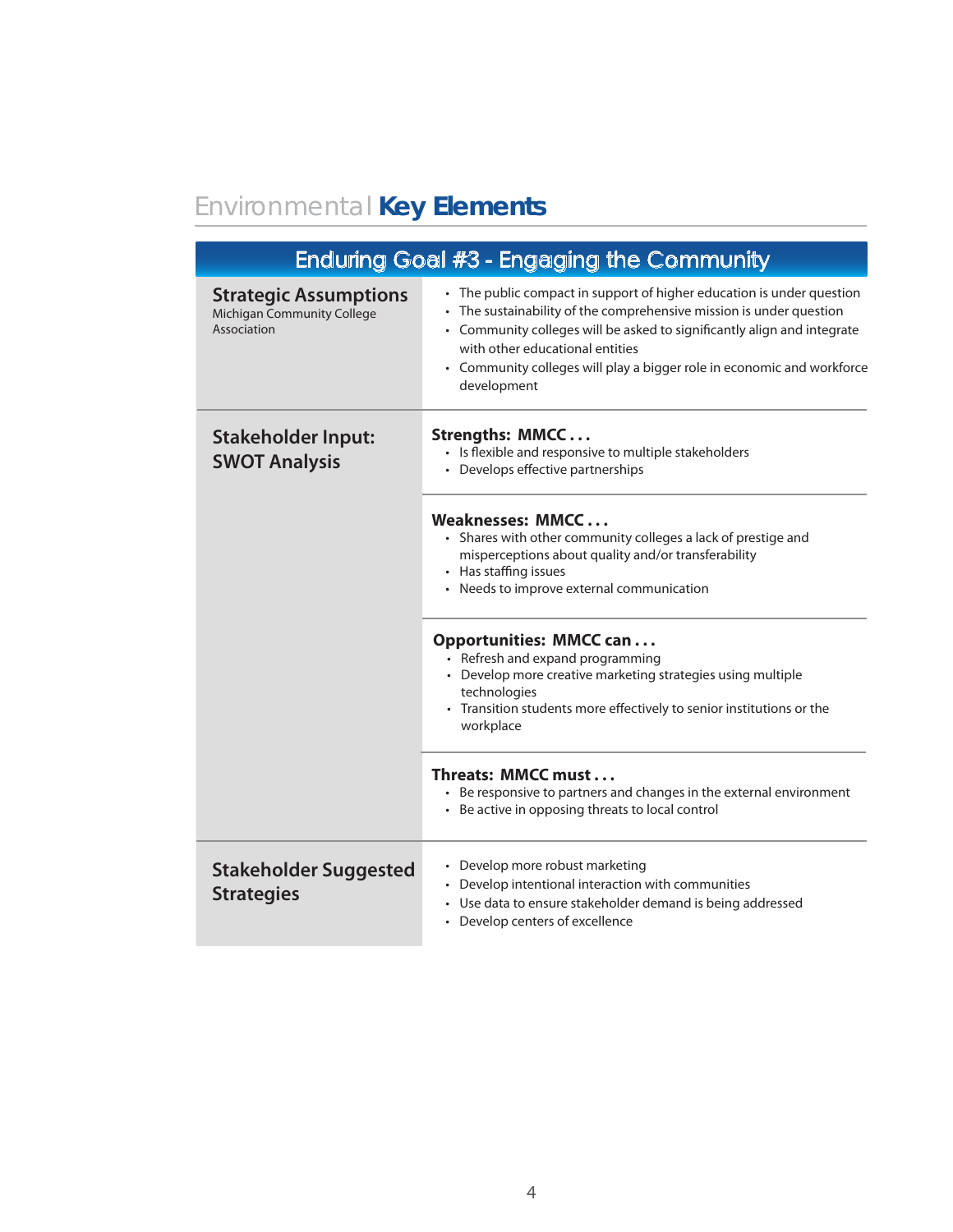### Environmental **Key Elements**

| <b>Enduring Goal #4 - Ensuring Institutional Effectiveness</b>            |                                                                                                                                                                                                                                                                                                                                                                                                                                                                                                                                                                   |
|---------------------------------------------------------------------------|-------------------------------------------------------------------------------------------------------------------------------------------------------------------------------------------------------------------------------------------------------------------------------------------------------------------------------------------------------------------------------------------------------------------------------------------------------------------------------------------------------------------------------------------------------------------|
| <b>Strategic Assumptions</b><br>Michigan Community College<br>Association | • Increasing calls for accountability regarding our ability to manage<br>costs/financial efficiency<br>• Increasing legislative and regulatory threats to institutions and local<br>control<br>• Long-term, community colleges will be operating in a declining<br>enrollment environment<br>• Community colleges will be asked to significantly align and integrate<br>with other educational entities<br>• Community colleges will be increasingly called upon to redefine the<br>fundamental value proposition - credentialing - as new competition<br>emerges |
| <b>Stakeholder Input:</b><br><b>SWOT Analysis</b>                         | <b>Strengths: MMCC</b><br>• Develops effective partnerships<br>• Manages scarce resources effectively<br>Weaknesses: MMCC<br>• Lacks adequate funding and relies heavily on tuition<br>• Has staffing issues                                                                                                                                                                                                                                                                                                                                                      |
|                                                                           | Opportunities: MMCC can<br>• Refresh and expand programming<br>• Build on nontraditional revenue streams<br>• Mitigate operational inefficiencies<br>• Eliminate nonessential programs or services<br>• Redesign cost allocation (i.e. customer vs institutional support)                                                                                                                                                                                                                                                                                         |
|                                                                           | Threats: MMCC must<br>• Be responsive to partners and changes in the external environment<br>• Manage growth and practice continuous quality improvement<br>• Be responsive to changes in enrollment trends including<br>underprepared students<br>• Be active in opposing threats to local control                                                                                                                                                                                                                                                               |
| <b>Stakeholder Suggested</b><br><b>Strategies</b>                         | • Clarify and streamline job duties<br>• Ensure efficient equipment and facilities<br>• Ensure college-wide procedures are effective and efficient                                                                                                                                                                                                                                                                                                                                                                                                                |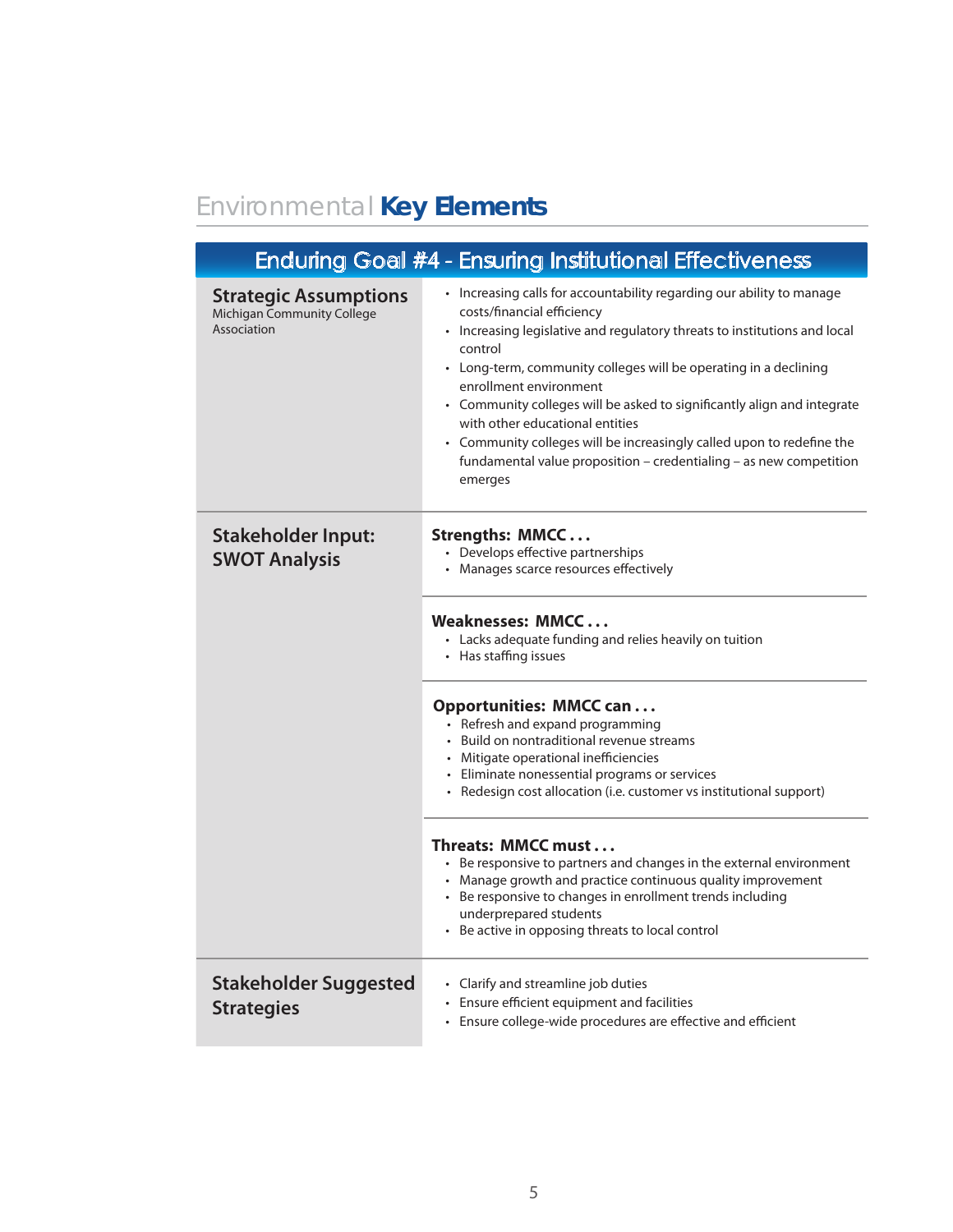## Enduring Goal #1 **Enabling Student Success**

The success of MMCC is tied inexorably to the success of our students. To that end, we must provide relevant, high quality instruction, programming, and services that adapt to diverse learning styles, that enhance students' ability to perform in a global society, that support career advancement, and/or that facilitate successful transfer to a senior institution.







#### **AQIP Category: Helping Students Learn**

#### **Strategy 1.1: Improve Student Success Objective:**

- • Restructure Degree Programs
	- *Outcome measures***:**
		- • Completion of Degree Restructure

#### **Objective:**

 • Enhance quality through the use of technology and innovative teaching techniques based on best practices

#### *Outcome measures:*

• Increase credential completion rates; increase graduation rates to 18%; increase completion of developmental sequence

#### **Objective:**

• Develop and implement fully online degree programs

#### *Outcome measures:*

 • Completion of initiative

#### **Objective:**

- • Submit RFP for Student Support Services Grant  *Outcome measures:*
	- • Identify supporting data needs and complete application by next cycle

#### **Objective:**

• Imbed current best practices in developmental curriculum to better transition underprepared students to college-level courses

#### *Outcome measures:*

 • Improve progression of developmental students through their first semester of college-level courses by 10%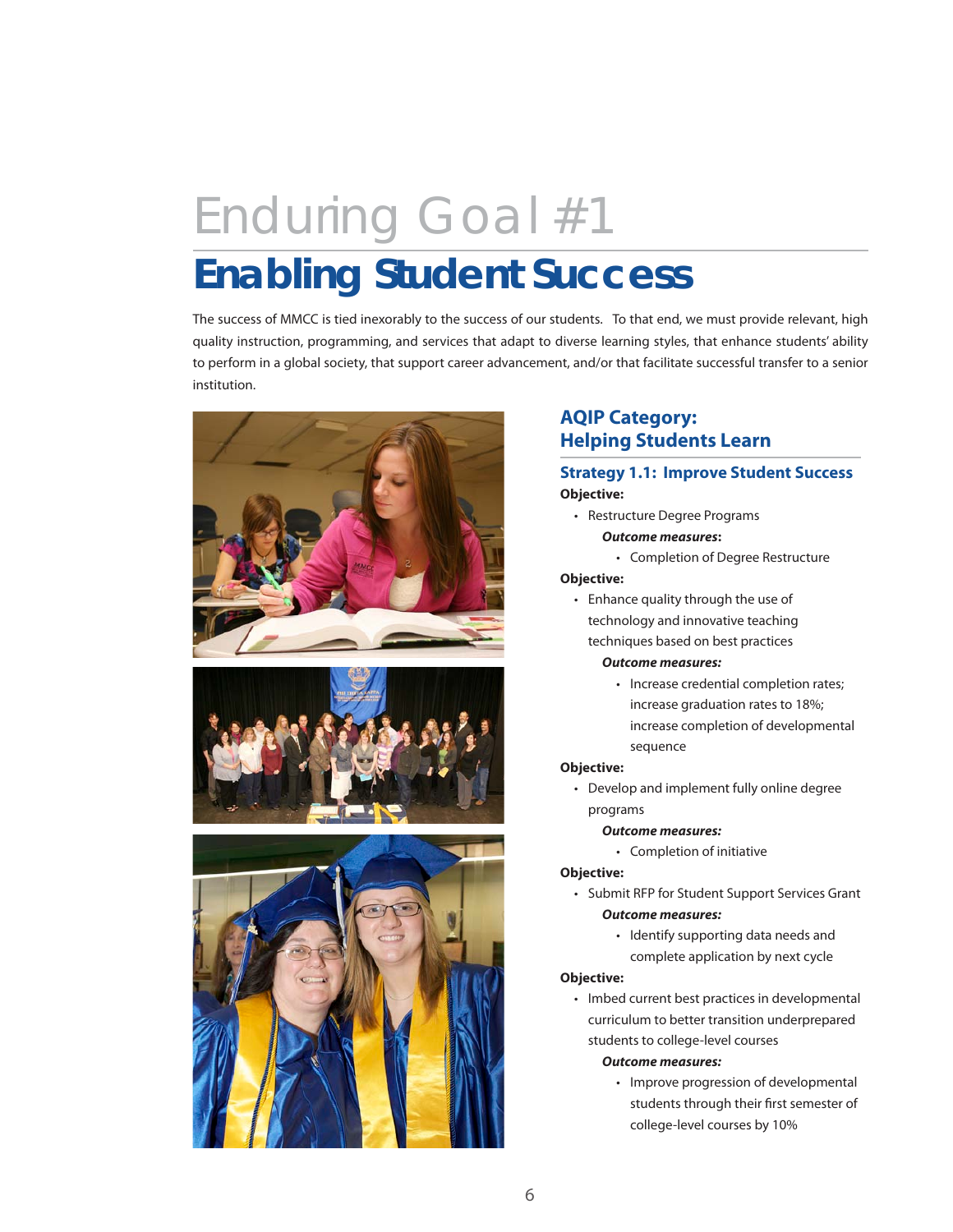### Enduring Goal #1 **Enabling Student Success**

#### **AQIP Category: Accomplishing Other Distinctive Objectives**

#### **Strategy 1.2: Align Workforce Programming**

#### **Objective:**

 • Expand programming to capture emerging needs (agribusiness, plastics, MICUP)

#### *Outcome measures***:**

 • Develop proposals for 2 new programs

#### **Strategy 1.3: Maximize K-12 Pathways**

#### **Objective:**

- • Implement Objectives of Talent Search Grant *Outcome measures***:**
	- • 75% of TS participants will enroll in college upon graduation; 35% of TS participants will complete postsecondary credential within 6 years

#### **Objective:**

 • Enhance support for Students of Promise participants

#### *Outcome measures***:**

 • 75% of SOP participants will enroll in college upon graduation

#### **Objective:**

• Improve College Readiness (Middle College, CTE, dual enrolled, etc.)

#### *Outcome measures***:**

 • Increase % of incoming students prepared to do college level coursework

#### **AQIP Category: Understanding Student Needs**

#### **Strategy 1.4: Improve Services to Students**

#### **Objective:**

 • Implement Objectives of Title III Grant *Outcome measures***:**

 • Meet or exceed established grant 

#### targets

#### **Objective:**

 • Enhance effectiveness of academic advising services

#### *Outcome measures***:**

 • Student Satisfaction Evaluations meet or exceed peer institutions; number of undeclared students reduced by 25%

#### **Objective:**

 • Develop Reverse Transfer Plan

#### *Outcome measures***:**

 • Pilot plan with 1 primary transfer institution; Develop successful plan with 3 other institutions

#### **Objective:**

 • Enhance Retention Program Initiatives

#### *Outcome measures***:**

 • Fall to next semester retention rates improve; Fall to fall retention rates increase to 56%; graduation rates increase to 18%

#### **Objective:**

 • Address Non-Academic Barriers to Student Success

#### *Outcome measures***:**

 • Increase Student Centeredness on the Noel Levitz SSI from 5.42 to 5.52 by 2015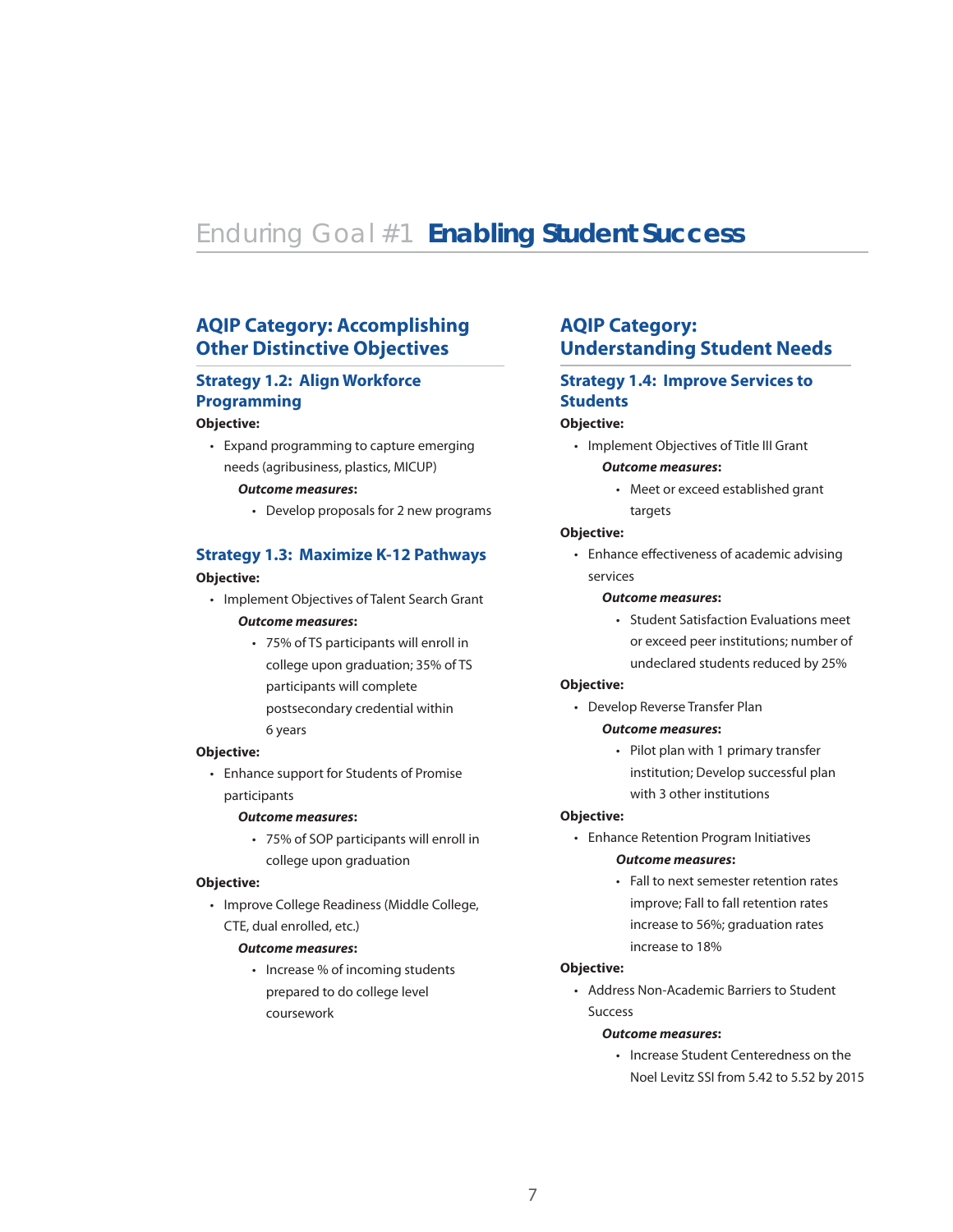## Enduring Goal #2 **Enhancing Employee Success**

The success of MMCC depends on our employees. We must provide effective leaders who value and support high standards of performance using clear direction and open, honest communication. We must work collaboratively to create, nurture, and sustain a culture of mutual support and service. To do so we must align and support employees in positions that most effectively utilize, develop, and challenge their talents.







#### **AQIP Category: Valuing People**

#### **Strategy 2.1: Enhance Service to Internal and External Stakeholders Objective:**

 • Enhance new employee on-boarding initiatives to the department and college

#### *Outcome measures***:**

 • Completion of Initiative; Evaluations from participants

#### **Objective:**

 • Develop and Implement a Service Culture

#### *Outcome measures:*

 • Student and employee evaluations or survey responses

#### **Objective:**

 • Enhance understanding and ability to work effectively with diverse populations

#### *Outcome measures:*

 • Student and employee satisfaction survey response

#### **Objective:**

 • Conduct and respond to Employee Climate Survey (PACE)

#### *Outcome measures:*

 • Completion of the PACE Survey; Employee Feedback on Responsiveness to the Survey Results

#### **Objective:**

 • Completion of Faculty Senate and ESPA Negotiations

#### *Outcome measures:*

 • Negotiations are completed in a timely and effective manner to meet both institutional and staff member needs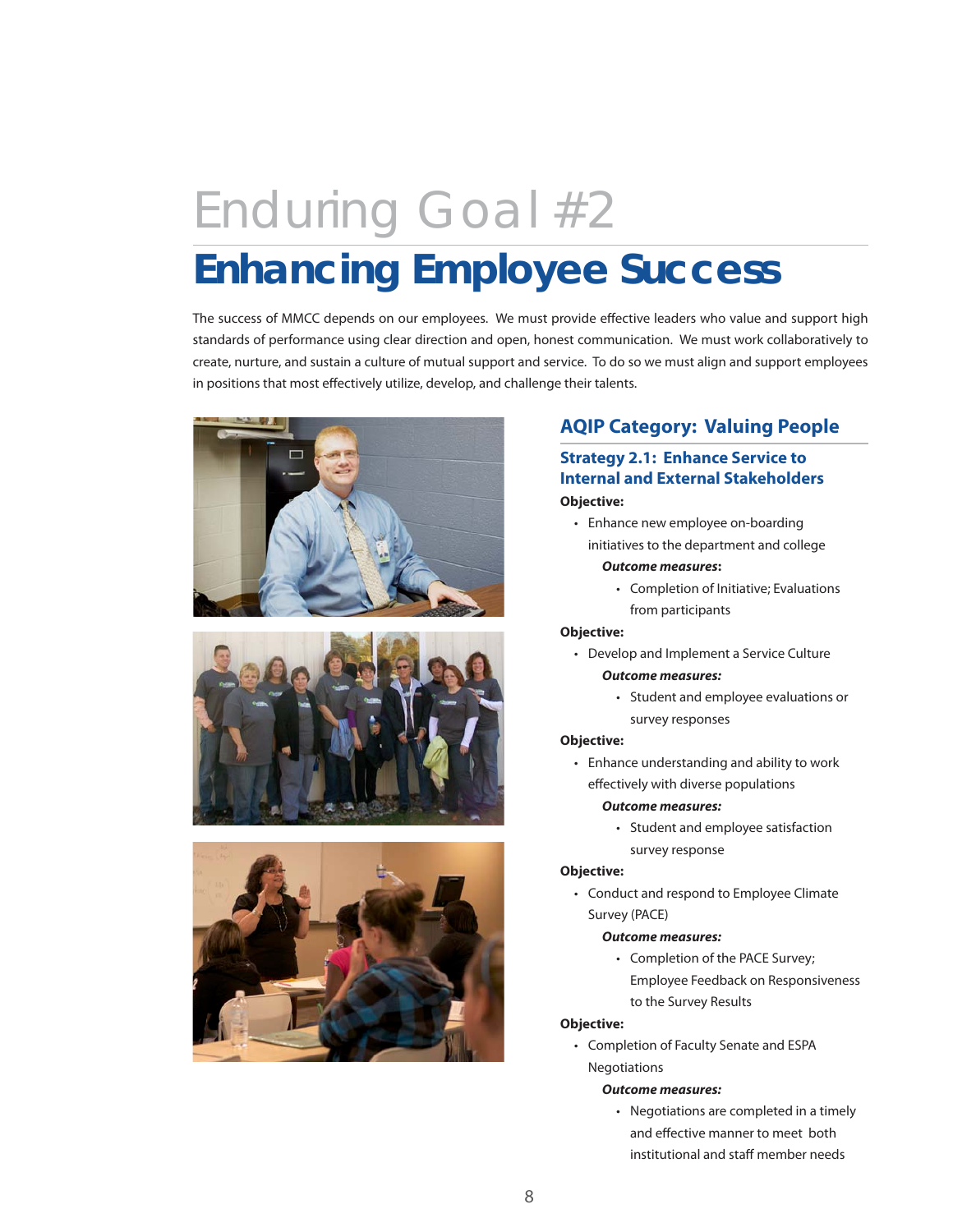### Enduring Goal #2 **Enhancing Employee Success**

#### **AQIP Category: Leading and Communicating**

#### **Strategy 2.2: Enhance Leadership & Communication Effectiveness Objective:**

 • Enhance communication and meeting effectiveness

#### *Outcome measures***:**

 • PACE Survey Results and Employee Feedback on Communication **Effectiveness** 

#### **Objective:**

 • Develop and implement Leadership Training and Development Initiatives

#### *Outcome measures***:**

 • Participant evaluation of professional development programs; employee feedback on leadership effectiveness

#### **Objective:**

 • Develop and implement a New Employee Handbook

#### *Outcome measures***:**

 • Completion of project





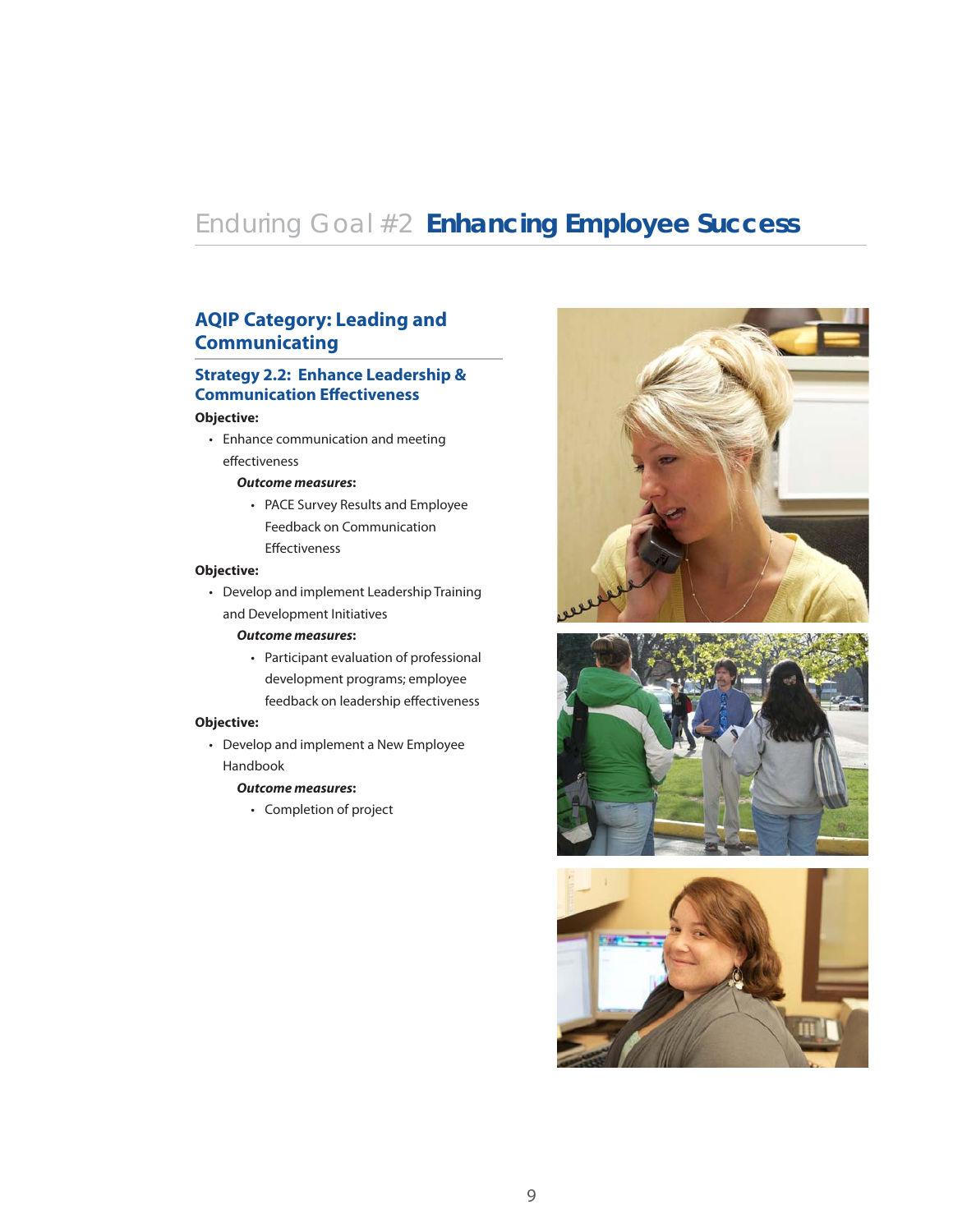## Enduring Goal #3 **Engaging the Community**

The success of MMCC depends on the support of the communities we serve. Consequently, we must continuously and deliberately develop and maintain mutually beneficial relationships with our multiple communities. At the same time, we must provide leadership in uniting our communities by positioning MMCC as a regional service provider. We must identify and prioritize the most significant needs of our communities, assuring that our activities align closely with our mission.







#### **AQIP Category: Building Collaborative Relationships**

#### **Strategy 3.1: Develop and utilize effective marketing techniques Objective:**

 • Develop a comprehensive communication and marketing plan

#### *Outcome measures***:**

 • Completion and communication of marketing plan to include speaking points about key MMCC initiatives and positional stances

#### **Strategy 3.2: Engage the community Objective:**

 • Engage the community in a capital campaign to enhance the development of Centers of Excellence

#### *Outcome measures***:**

 • Capital campaign meets or exceeds targeted goals for friend and fundraising

#### **Objective:**

- Develop divisional community interaction plans to include K-16, seniors, business and industry, municipalities and social services*Outcome measures***:**
	- • Completion and implementation of divisional community interaction plans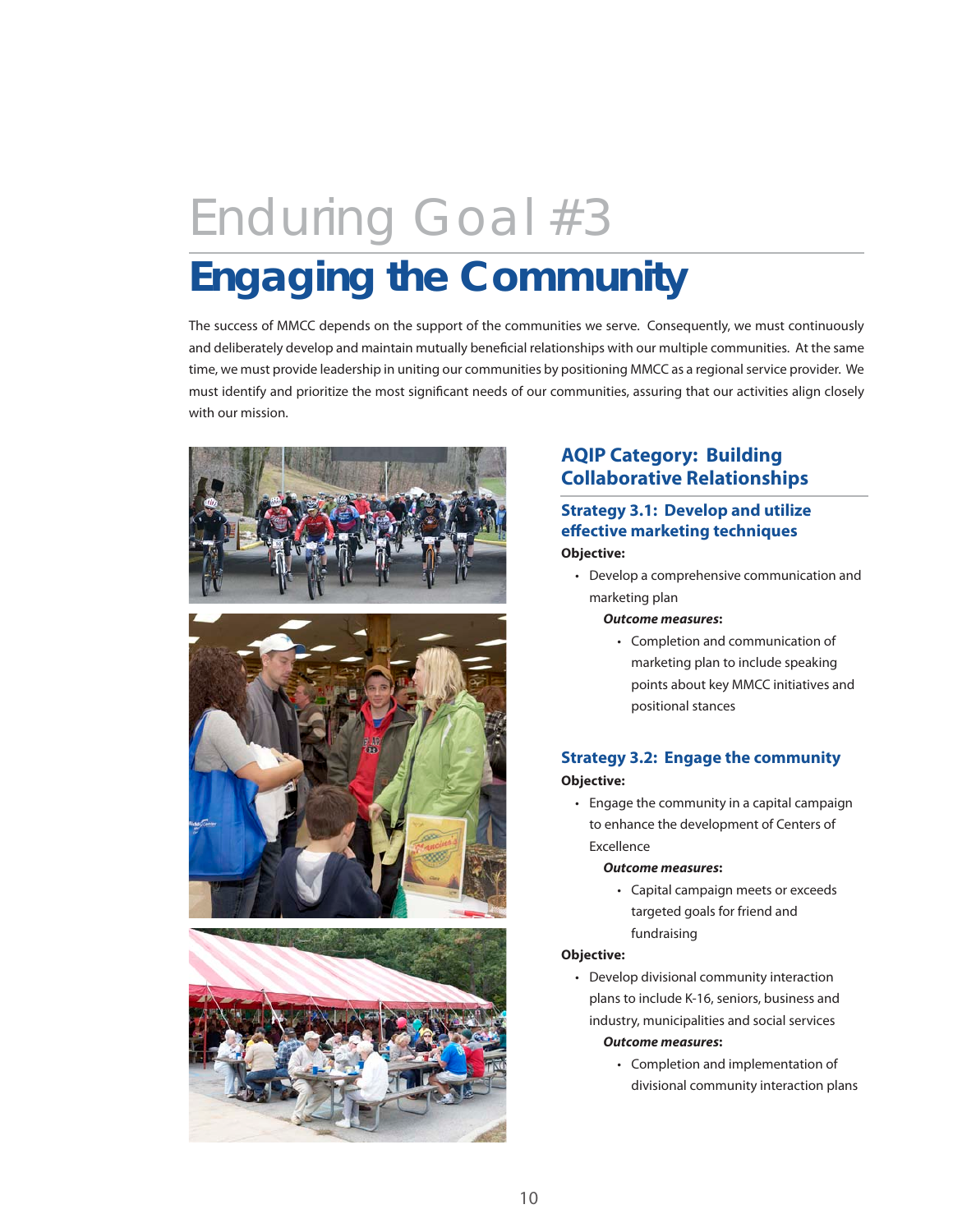### Enduring Goal #3 **Engaging the Community**

#### **Strategy 3.3: Ensure stakeholder input**

#### **Objective:**

- • Engage stakeholders in the development of new credit and non-credit programs or services *Outcome measures***:**
	- • Develop and implement one or more new credit and non-credit programs or services that reflect stakeholder needs

#### **Objective:**

- • Conduct regular and periodic stakeholder surveys or information gathering initiatives *Outcome measures***:**
	- • Completion of surveys or stakeholder feedback sessions and recommended plan of action(s)



![](_page_11_Picture_9.jpeg)

![](_page_11_Picture_10.jpeg)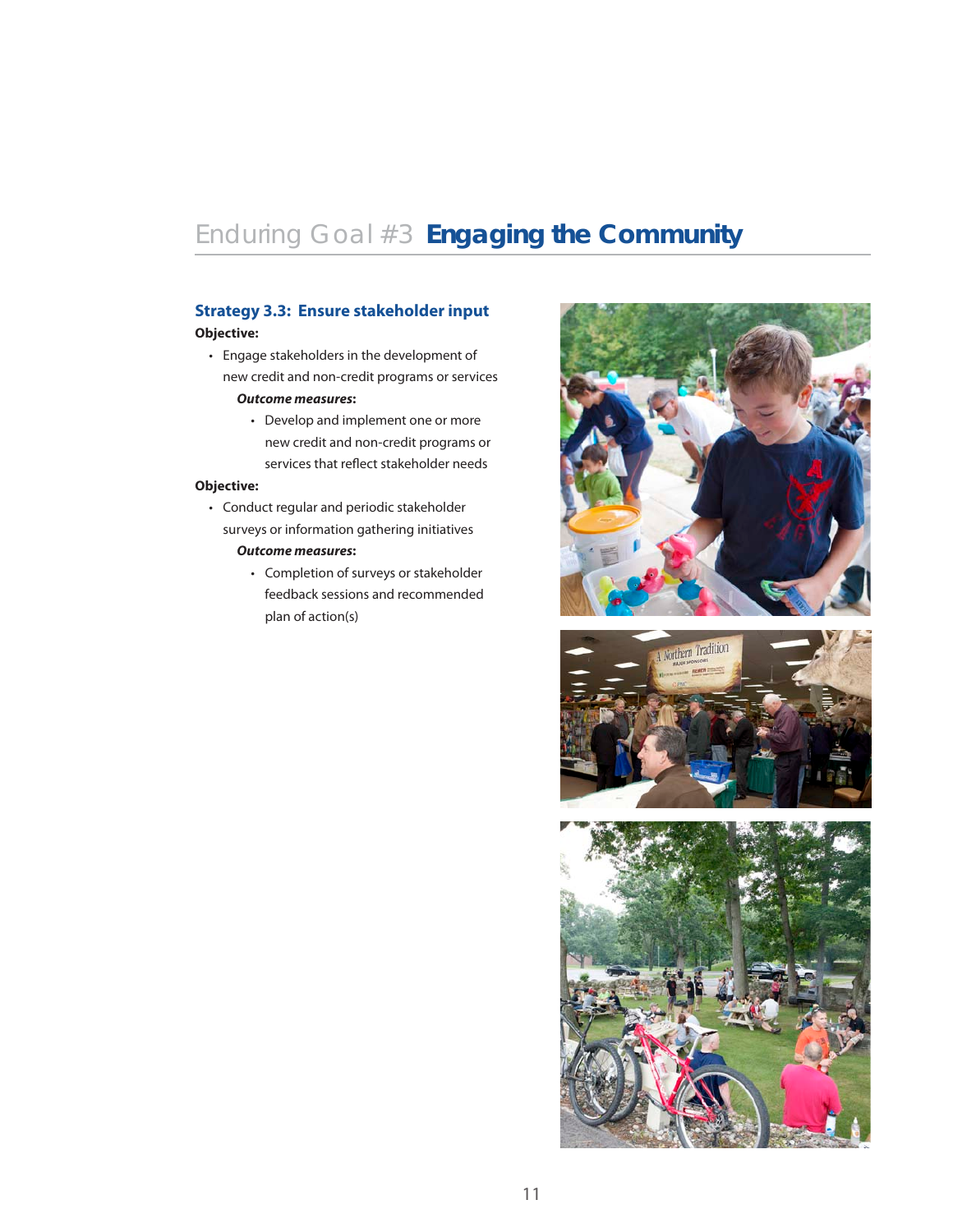## Enduring Goal #4

## **Improving Institutional Effectiveness**

The success of MMCC depends on the way we work. In an unstable state and national environment, we must create our own stability yet be agile to serve the needs of both our internal and external customers. In times of economic uncertainty, we must develop and use our precious human, financial, and physical resources prudently and efficiently. We must ensure that our means of making decisions, communicating, and planning are streamlined yet inclusive. We must put the principles of the Academic Quality Improvement Program at the center of our operations, using data to guide our constant pursuit of excellence.

![](_page_12_Picture_3.jpeg)

![](_page_12_Picture_4.jpeg)

![](_page_12_Picture_5.jpeg)

#### **AQIP Category: Supporting Institutional Operations**

#### **Strategy 4.1: Enhance institutional processes**

#### **Objective:**

- • Ensure a safe learning and work environment *Outcome measures***:**
	- • Develop and implement a security and safety plan that meets governmental and institutional requirements

#### **Objective:**

 • Enhance academic schedule building process to address instructional and student needs

#### *Outcome measures***:**

 • Successful implementation of Ad Astra software and use of analytics to enhance effectiveness of scheduling decisions

#### **Objective:**

 • Enhance the availability and use of financial data

#### *Outcome measures***:**

 • Financial data is available and used to enhance decision making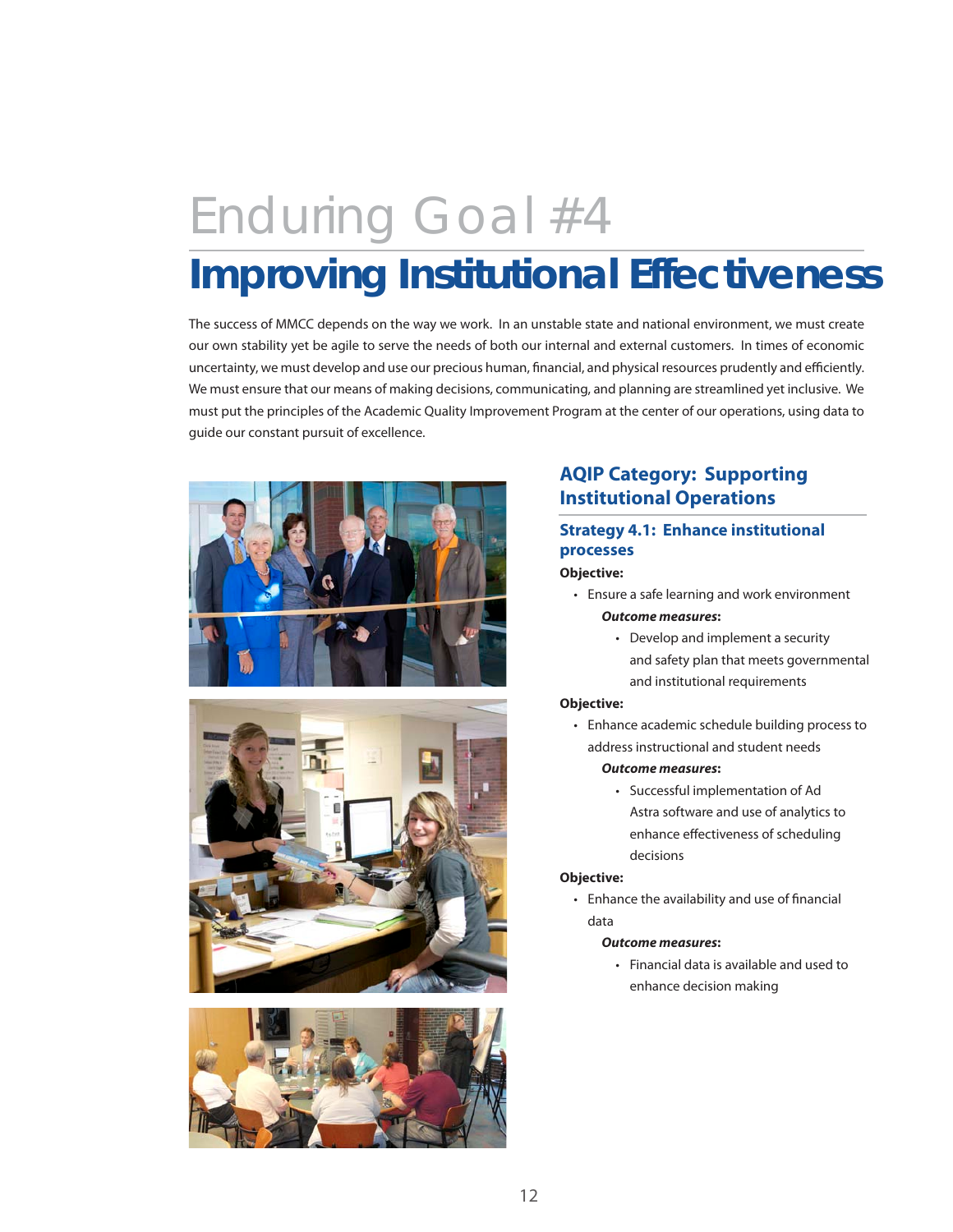### Enduring Goal #4 **Improving Institutional Effectiveness**

#### **AQIP Category: Measuring Effectiveness**

#### **Strategy 4.2: Enhance organizational effectiveness**

#### **Objective:**

 • Review organizational processes and programs for continuous quality improvement

#### *Outcome measures***:**

• Develop a prioritized plan for analyzing and improving processes and programs to ensure effectiveness and efficiency

#### **Strategy 4.3: Ensure high quality facilities and equipment**

#### **Objective:**

 • Develop an effective capital asset management and replacement plan

#### *Outcome measures***:**

• Implement plan to ensure capital projects are completed as authorized by the Board of Trustees and timely and cost effective replacement of capital assets occurs

#### **Objective:**

• Develop a system for identifying and prioritizing annual equipment purchases, including Perkins related expenses.

#### *Outcome measures***:**

 • Timely and cost effective expenditures that are integrated with Perkins funding requirements

#### **AQIP Category: Planning Continuous Improvement**

#### **Strategy 4.4: Develop and provide for a continuous quality improvement framework**

#### **Objective:**

 • Develop a quality improvement framework to ensure effective timing and implementation of the Strategic Plan

#### *Outcome measures***:**

 • Implementation of Quality Improvement Process to ensure accountability and attainment of goals and objectives

#### **Objective:**

 • Ensure that MMCC meets accreditation requirements

#### *Outcome measures***:**

 • Completion of AQIP Systems Portfolio and initiatives as required for continued accreditation

#### **Objective:**

 • Meet or exceed state and federal mandates for community colleges

#### *Outcome measures***:**

 • Ensure accountability for state and national mandates and success indicators as required